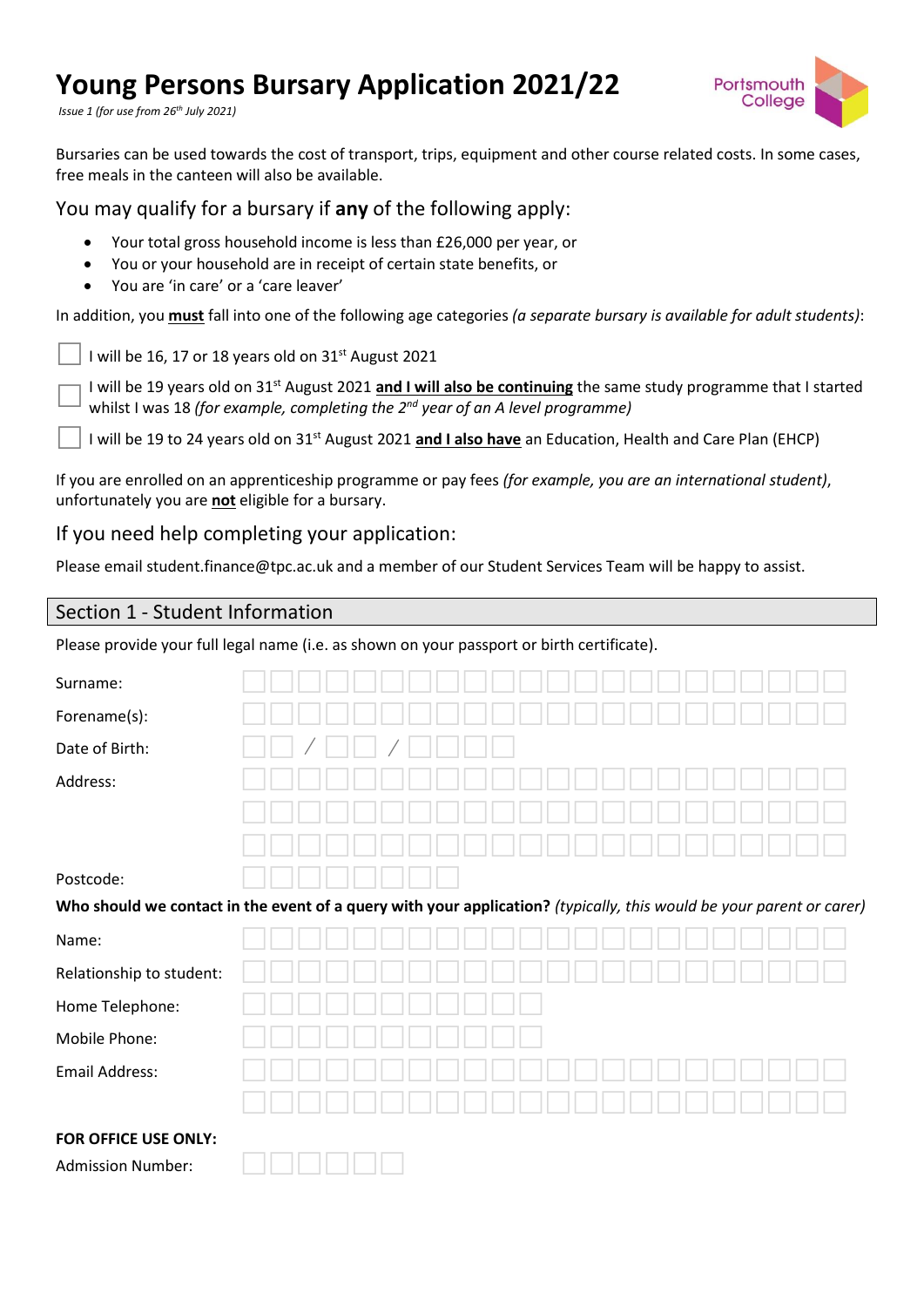### Section 2 - About You

 $\Box$ 

 $\Box$ 

| If you will be 16, 17 or 18 years old on $31^{st}$ August 2021 and any of the following apply to you (the student), you may |  |
|-----------------------------------------------------------------------------------------------------------------------------|--|
| be eligible for additional support beyond a standard bursary:                                                               |  |

I am currently 'in care' - *this means that you are looked after by the local authority on a voluntary basis*

I am a 'care leaver' - *this means that you are a young person aged 16 or 17 who was previously looked after by the local authority for at least 13 weeks, beginning after the age of 14 and ending after the age of 16 (or you are now 18 but were looked after for at least 13 weeks before you turned 18)*

 $\Box$ I am in receipt of Income Support or Universal Credit **in my own name** because I am financially supporting myself (and potentially someone else who is dependent on me and living with me, such as a child or partner)

I receive Employment Support Allowance or Universal Credit **and I also receive** Disability Living Allowance or Personal Independence Payments, **all in my own name**

I am a young parent

None of the above apply - **continue to section 3**

 $\circled{f}$ If **any** of the above apply **and** you will be aged 16, 17 or 18 on 31st August 2021, please contact our Student Services Team by email student.finance@tpc.ac.uk who will help you to make your application. **You do not need to complete any other sections of this form at this time. We will help you to ensure that you receive the most appropriate level of support.**

#### Section 3 - Your Living Arrangements

If none of the criteria in section 2 apply, you may still qualify for support towards the cost of transport, trips, equipment and other course related costs **if** your total household income is less than £26,000 per year **or** your household is in receipt of certain state benefits.

The evidence that you will need to supply in section 4 depends on your current living arrangements:

| Please indicate your current living arrangements   | And then:                                                                          |
|----------------------------------------------------|------------------------------------------------------------------------------------|
| I live with both parents / carers / foster parents | Your parents need to complete section 4                                            |
| live with a single parent                          | Your parent needs to complete section 4                                            |
| live alone or in shared accommodation              | You need to complete section 4                                                     |
| I live with my husband / wife / partner            | You and your partner need to complete section 4                                    |
| Other                                              | Contact our Student Services Team by email<br>student.finance@tpc.ac.uk for advice |

**After section 4, all applicants need to complete sections 5 and 6**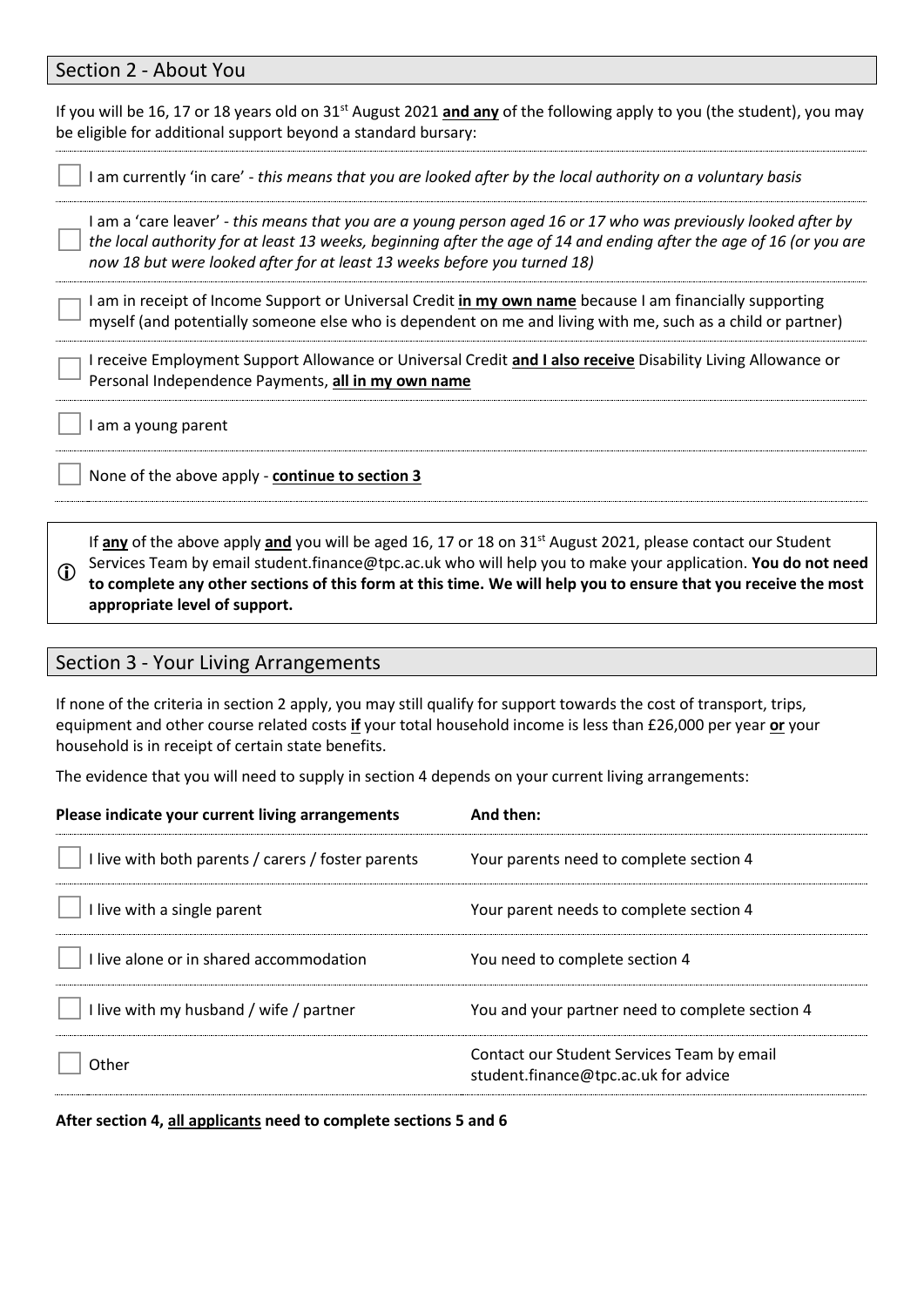# **Option A – to apply for Free Meals AND Bursary Support**

If you or your parents receive **any** of the following state benefits, you will qualify for free meals and support towards the cost of transport, trips, equipment and other course related costs. You only need to provide evidence of **ONE** of these benefits to qualify for support.

| Please indicate which benefit your household receives                                                                                     | and enclose a copy of the following evidence                                                      |
|-------------------------------------------------------------------------------------------------------------------------------------------|---------------------------------------------------------------------------------------------------|
| Income Support                                                                                                                            | Award notice (dated in the last 6 months)                                                         |
| Job Seekers Allowance (income-based)                                                                                                      | Award notice (dated in the last 6 months)                                                         |
| Employment and Support Allowance (income-related) Award notice (dated in the last 6 months)                                               |                                                                                                   |
| Support under part VI of the Immigration and Asylum<br>Act 1999                                                                           | Copy of your ARC card and recent post office receipts                                             |
| State Pension Credit (the guarantee element)                                                                                              | Award notice (dated in the last 6 months)                                                         |
| Child Tax Credit (provided that you do not also<br>receive Working Tax Credit and your total annual<br>household income is below £16,190) | All pages of your Tax Credit Award Notice (TC602) for<br>2021/22, showing your income for 2020/21 |
| Universal Credit (with net earnings not exceeding<br>$£7,400$ per year)                                                                   | Award statement from your three most recent complete<br>assessment periods                        |

 $\mathbf{r}$ *If your award notice is older than 6 months, we also need to see a recent bank statement to confirm that you still receive the benefit stated*

# **Option B – to apply for Bursary Support ONLY**

If you are not eligible for Option A, but your total gross household income is less than £26,000, you will still qualify for support towards the cost of transport, trips, equipment and course related costs (but **not** free meals). However, if nobody in your household works, you must qualify for support via Option A instead.

| <b>First Parent / Carer</b>                                                                                                       | Second Parent / Carer                                                                                                             |
|-----------------------------------------------------------------------------------------------------------------------------------|-----------------------------------------------------------------------------------------------------------------------------------|
| (or yourself if living independently)                                                                                             | (or your partner if married / living with a partner)                                                                              |
| Are you:                                                                                                                          | Are you:                                                                                                                          |
| In paid employment                                                                                                                | In paid employment                                                                                                                |
| Self employed                                                                                                                     | Self employed                                                                                                                     |
| Not in employment                                                                                                                 | Not in employment                                                                                                                 |
| Please state your total annual income before any<br>deductions (e.g. tax, national insurance, pension):<br>(to the nearest pound) | Please state your total annual income before any<br>deductions (e.g. tax, national insurance, pension):<br>(to the nearest pound) |
|                                                                                                                                   |                                                                                                                                   |
| and enclose a copy of one of the following to evidence<br>your annual income:                                                     | and enclose a copy of one of the following to evidence<br>your annual income:                                                     |
| P60 for 2020/21                                                                                                                   | P60 for 2020/21                                                                                                                   |
| (your employer will normally issue this in April)                                                                                 | (your employer will normally issue this in April)                                                                                 |
| Tax Credits Award Notice (TC602) for 2021/22<br>(showing your actual income for 2020/21)                                          | Tax Credits Award Notice (TC602) for 2021/22<br>(showing your actual income for 2020/21)                                          |
| Audited accounts for 2020/21                                                                                                      | Audited accounts for 2020/21                                                                                                      |
| (only if you are self-employed)                                                                                                   | (only if you are self-employed)                                                                                                   |

 *please enclose copies of your pay slips and bank statements for at least the last six months. Please note in this If your circumstances have changed since the end of the tax year, or you are unable to provide any of the above, instance we may need to request additional information from you*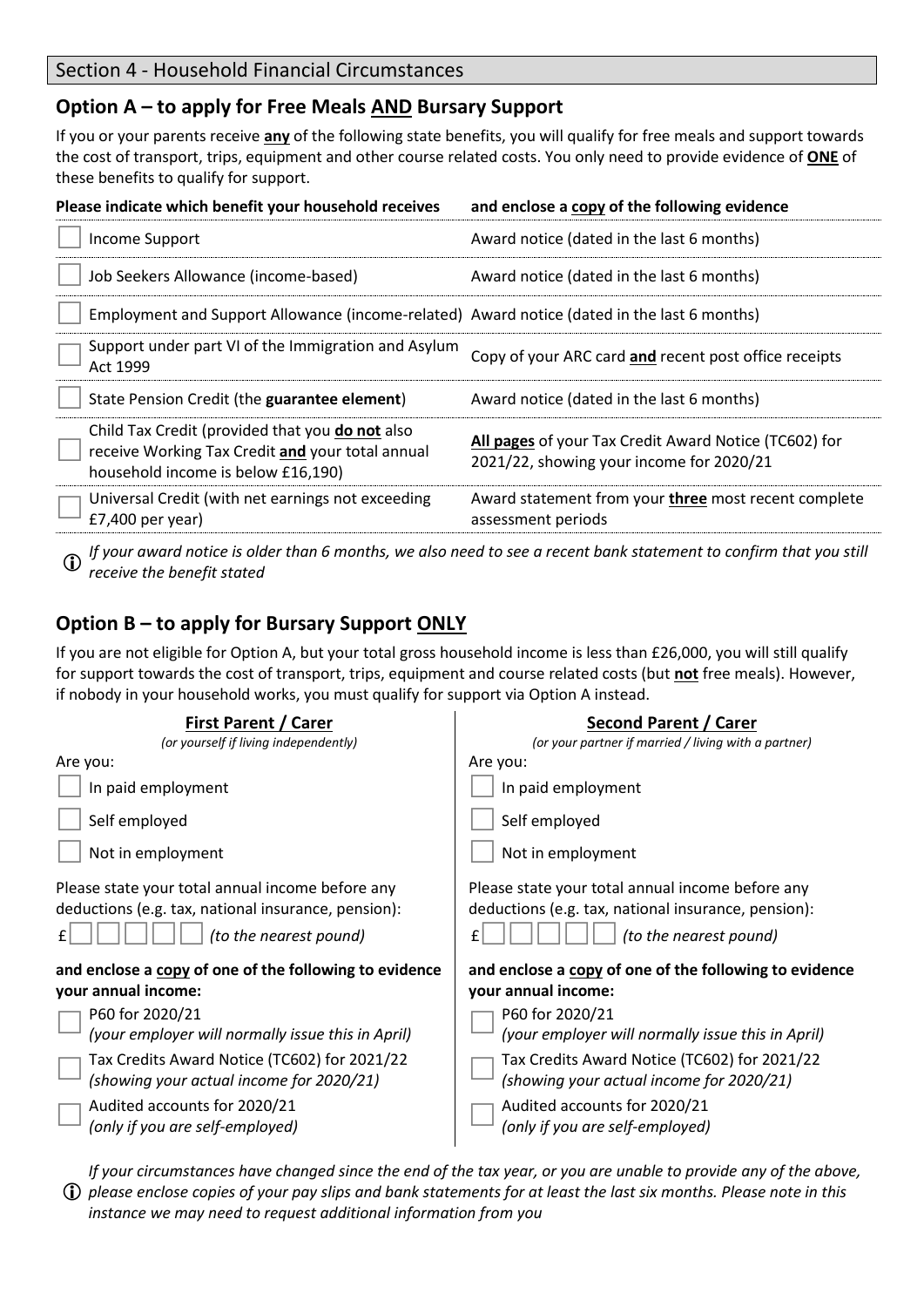## Section 5a - Financial Support Requested

Bursaries can be used to support the cost of transport, trips, equipment and other course related costs. In some cases, free meals in the canteen will also be available. Please help us to assess your application by telling us a little more about what financial support you might require during the 2021/22 academic year.

#### **Transport - Bus Pass**

If you live more than 2km from College, we will provide you with a termly bus pass most appropriate for your home address, **subject to you maintaining a full time programme with full attendance**.

To check if you meet the distance criteria, please enter your home postcode into our online checker at<http://go.tpc.ac.uk/distance-check> and record the distance shown:  $\Box\Box$ km

#### **Transport – Isle of Wight**

For students living on the Isle of Wight who are eligible for a bursary, the College will provide you with season tickets to support your water-based transport to the mainland.

Season tickets will be issued prior to each period, subject to you remaining on roll.

You are also eligible for **either** a First Portsmouth bus pass to help you get from Portsmouth Harbour to College **or** the Bike Scheme.

**Please also complete the relevant section on this form indicating which option you would like for mainland transport.**

### **Free Meals in Further Education (FCM)**

The government provides additional funding for Colleges to provide free meals to disadvantaged students who either themselves, or their parents, are in receipt of certain state benefits. If you meet the necessary criteria, you will be able to use your College ID card to spend up to £3 per day in the College canteen.

**To qualify, you must be able to complete section 4 (option A) and provide copies of the evidence requested.**

#### **UCAS Application / University Visits or Interviews**

If you will be applying to University during the 2021/22 academic year, the bursary will support the cost of your UCAS application. It will also support the cost of transport for up to 3 University Visits or Interviews.

#### **Course Related Costs**

The bursary will support additional costs that you might incur on your study programme (for example stationery, uniforms / sports kit, equipment, additional print credits and trips within the UK).

**Please note the bursary cannot be used to support the cost of overseas trips.**

By October half-term, we will assess the level of financial support you are likely to require for the particular courses you are studying (based on information provided by your teachers) and allocate this to your bursary.

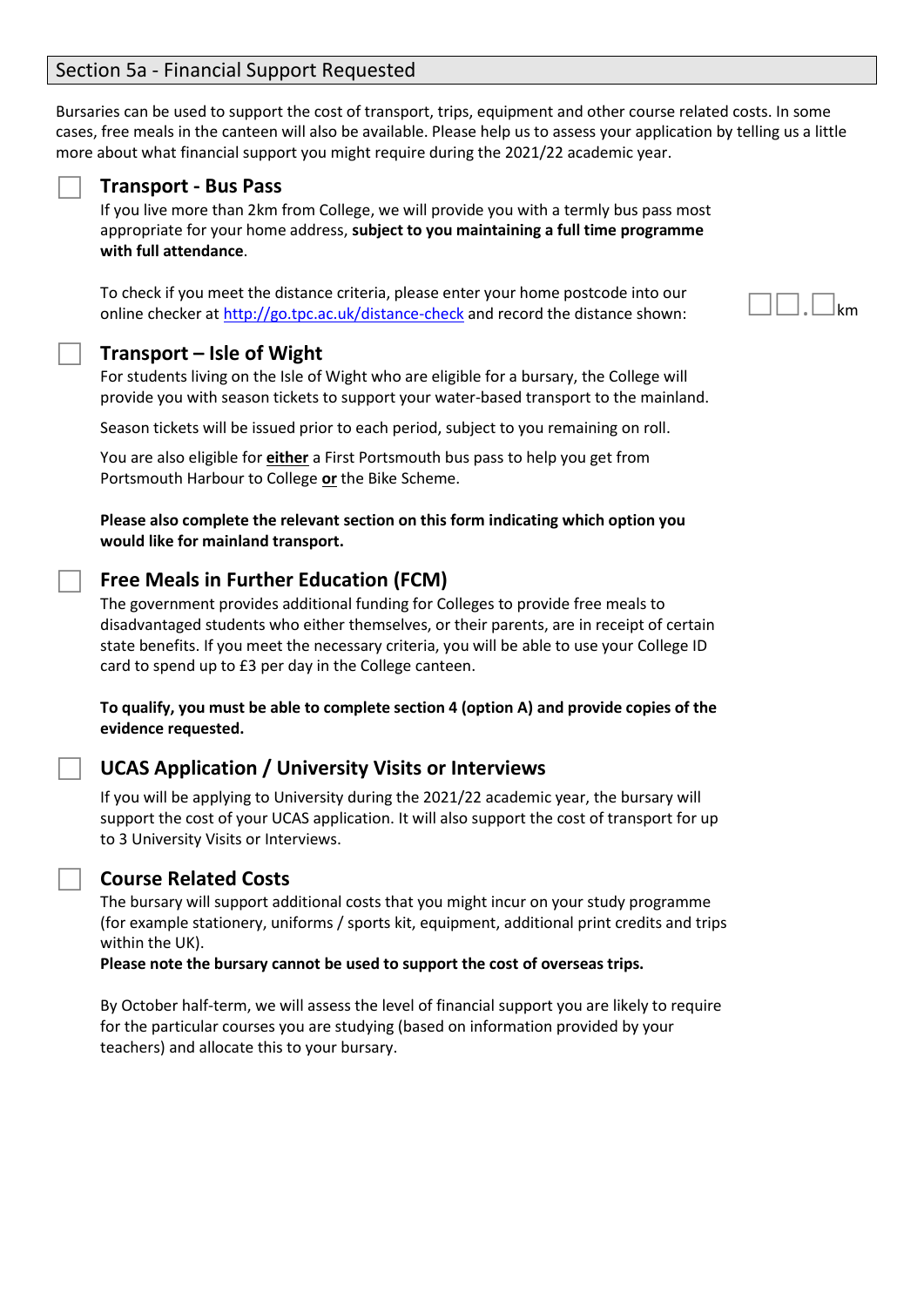## Section 5b – Bike Scheme

Full-time students are eligible to apply for the Bike Scheme, which provides **up to** £250 towards the cost of a **new** bike and relevant safety equipment (D-Lock, helmet and lights). This scheme has the following conditions:

- You must live more than 1km from the main site of study;
- The scheme is **not available** to students who have had benefit from it in previous academic years;
- You must remain a full-time student at Portsmouth College until the end of the academic year *(if you leave early, you will be invoiced for a proportion of the grant)*;
- All students utilising the Bike Scheme are expected to use full safety equipment and D-locks to protect both themselves and their equipment and to use designated cycle storage facilities at College;
- You and your parents / carers are entirely responsible for the upkeep and road worthiness of the bike; insurance against theft; and ensuring that you have the appropriate road skills and are safe to ride the bike

There is a sliding scale for the amount of grant available towards the cost of a bike, lights, cycle helmet and D-lock, based on when you submit your claim for payment:

| Term        | Deadline for claim to be made:        | <b>Grant Amount</b> |
|-------------|---------------------------------------|---------------------|
| Autumn 2021 | Friday 26 <sup>th</sup> November 2021 | £250                |
| Spring 2022 | Friday 25 <sup>th</sup> March 2022    | £150                |

The College has partnered with Portsmouth Cycle Exchange [\(https://cycle-exchange.co.uk\)](https://cycle-exchange.co.uk/) who offer cycles over a wide price range and variety, together with discounts to Portsmouth College students of 10%. PCE are also offer the option to service a bike which you already own. Portsmouth Cycle Exchange is based at 4-8 Gothic Buildings, Victoria Road North, Southsea PO5 1PH and is open 7 days a week.

**Please note - purchases via the Bike Scheme must be made in-store only.**

## **New Bike Purchase (Portsmouth Cycle Exchange)**

If you choose to purchase a bike (or service an existing bike) from PCE, they will invoice the College directly for the Bike Scheme grant amount authorised, thus reducing the amount you need to pay.

## **Bike Service (Portsmouth Cycle Exchange)**

Where you already own a cycle which requires servicing, if this is arranged with PCE an allowance to the value of £50 will be granted. Any work costing above this amount is payable to PCE on completion/collection of the bicycle. PCE will invoice the college directly for the grant amount.

# **New Bike Purchase (Elsewhere)**

If you intend to purchase a new bike from elsewhere, please choose this option. We will email you when your application has been approved, along with a claim form. You will then need to bring your completed claim form to Student Services with all relevant receipts for a BACS payment to be made. **Receipts must be dated no earlier than 1st June 2021.**

 **year unless a medical condition develops that permanently prevents you from riding a bike. Please see the By subscribing to the Bike Scheme, you are not entitled to access further travel support during the academic Student Services Team in the Student Centre should this occur.**